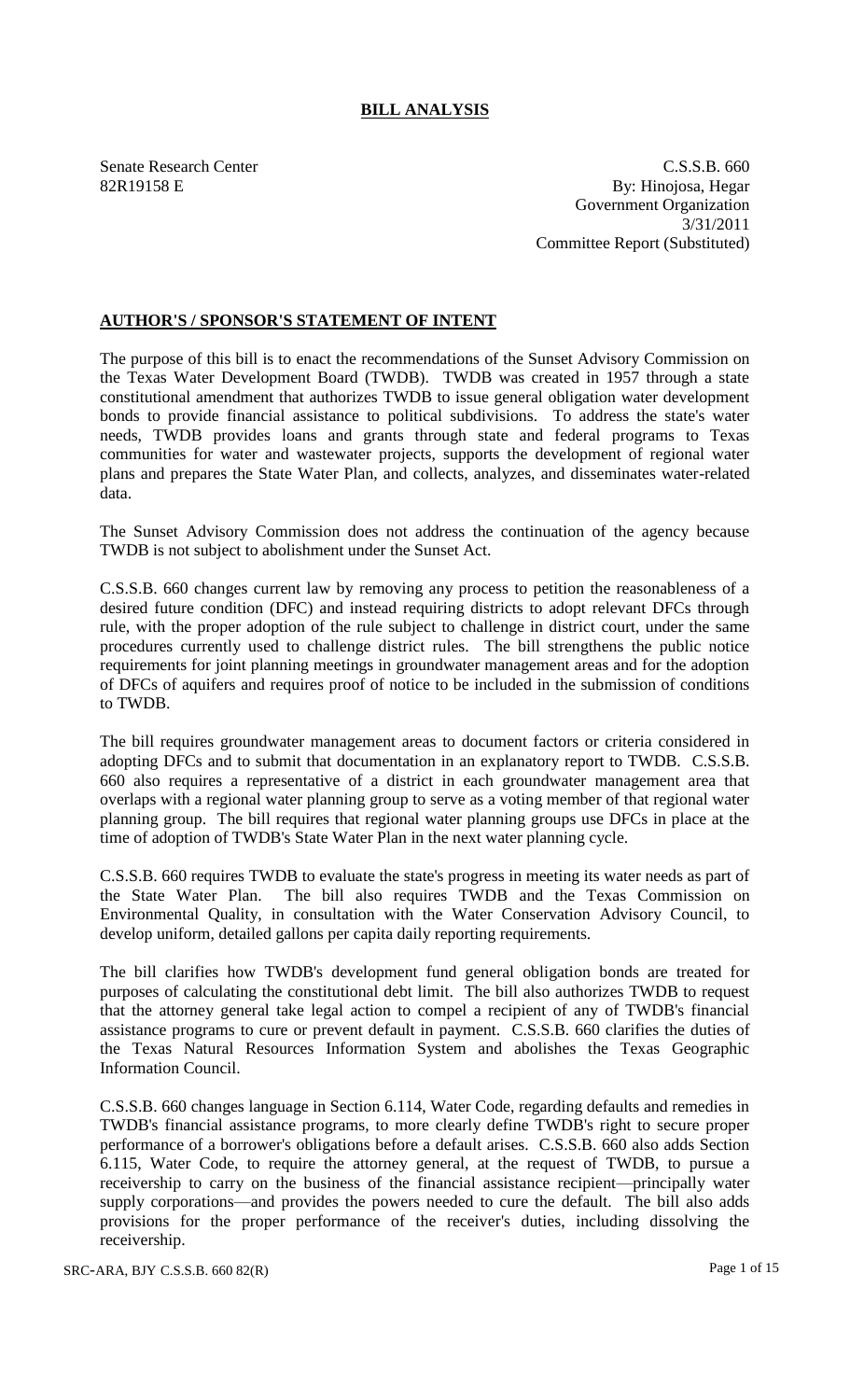C.S.S.B. 660 amends current law relating to the review and functions of TWDB, including the functions of TWDB and related entities in connection with the process for establishing and appealing desired future conditions in a groundwater management area.

[**Note:** While the statutory reference in this bill is to the Texas Natural Resource Conservation Commission (TNRCC), the following amendments affect the Texas Commission on Environmental Quality, as the successor agency to TNRCC.]

## **RULEMAKING AUTHORITY**

Rulemaking authority is expressly granted to the Texas Natural Resource Conservation Commission (TNRCC) in SECTION 5 (Section 11.1271, Water Code) of this bill.

Rulemaking authority is expressly granted jointly to the Texas Water Development Board (TWDB) and TNRCC in SECTION 10 (Section 16.402, Water Code) of this bill.

Rulemaking authority is expressly granted to TWDB in SECTION 14 (Section 36.063, Water Code) of this bill.

## **SECTION BY SECTION ANALYSIS**

SECTION 1. Amends Section 6.013, Water Code, as follows:

Sec. 6.013. SUNSET PROVISION. Provides that the Texas Water Development Board (TWDB) is subject to review under Chapter 325 (Texas Sunset Act), Government Code, but is not abolished under that chapter. Requires TWDB to be reviewed during the period in which state agencies abolished in 2023, rather than 2011, and every 12th year after 2023, rather than 2011, are reviewed.

SECTION 2. Amends Subchapter D, Chapter 6, Water Code, by adding Sections 6.113, 6.114, and 6.115, as follows:

Sec. 6.113. NEGOTIATED RULEMAKING AND ALTERNATIVE DISPUTE RESOLUTION. (a) Requires TWDB to develop and implement a policy to encourage the use of:

> (1) negotiated rulemaking procedures under Chapter 2008 (Negotiated Rulemaking), Government Code, for the adoption of TWDB rules; and

> (2) appropriate alternative dispute resolution procedures under Chapter 2009 (Alternative Dispute Resolution for Use by Governmental Bodies), Government Code, to assist in the resolution of internal and external disputes under the TWDB's jurisdiction.

(b) Requires that TWDB's procedures relating to alternative dispute resolution conform, to the extent possible, to any model guidelines issued by the State Office of Administrative Hearings (SOAH) for the use of alternative dispute resolution by state agencies.

(c) Requires TWDB to coordinate the implementation of the policy adopted under Subsection (a), provide training as needed to implement the procedures for negotiated rulemaking or alternative dispute resolution, and collect data concerning the effectiveness of those procedures.

Sec. 6.114. FINANCIAL ASSISTANCE PROGRAMS: DEFAULT, REMEDIES, AND ENFORCEMENT. (a) Defines, in this section, "default" and "financial assistance program recipient."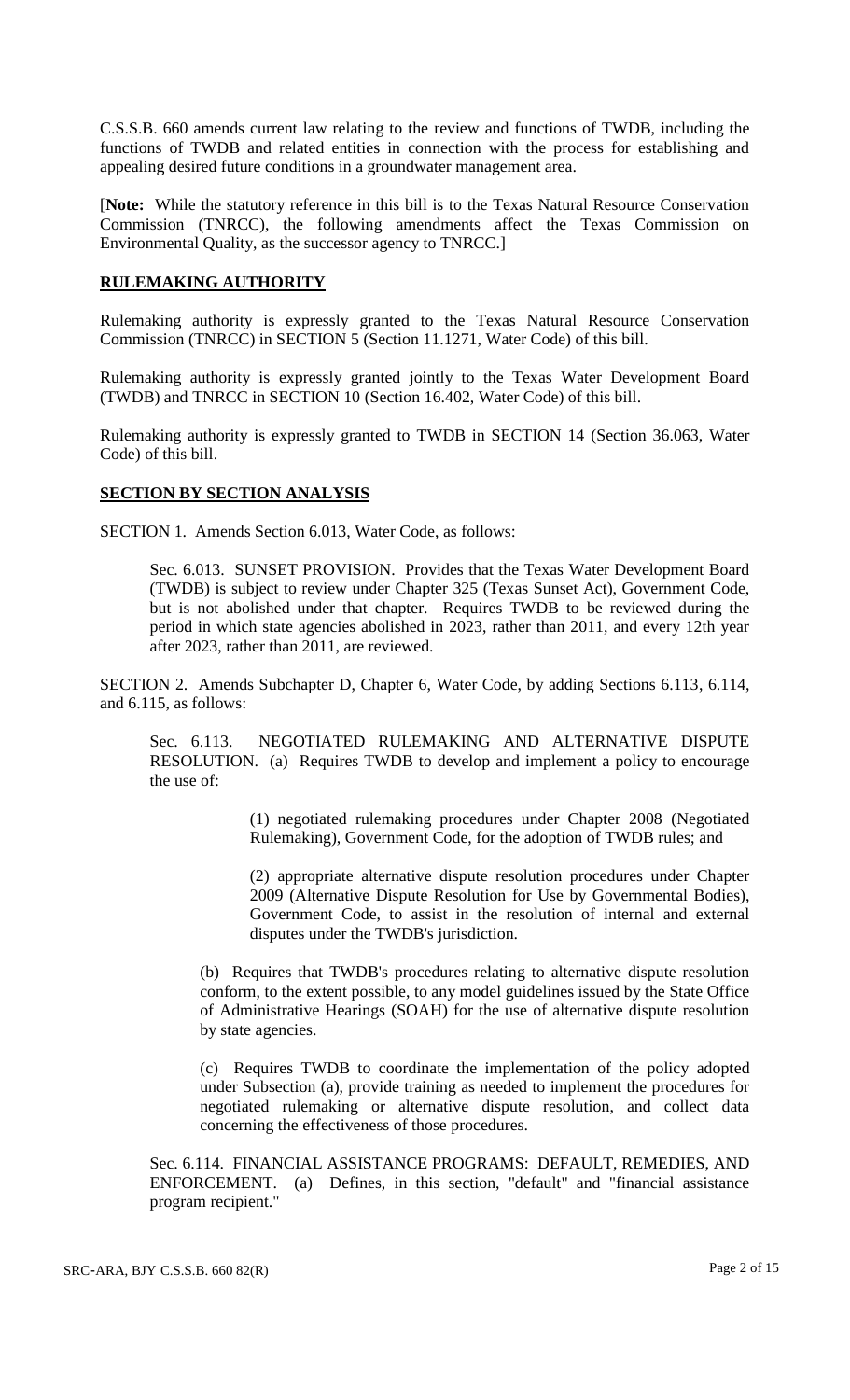(b) Requires the attorney general, in the event of a default and on request by TWDB, to seek:

(1) a writ of mandamus to compel a financial assistance program recipient or the financial assistance program recipient's officers, agents, and employees to cure the default; and

(2) any other legal or equitable remedy TWDB and the attorney general consider necessary and appropriate.

(c) Requires that a proceeding authorized by this section be brought and provides that venue is in a district court in Travis County.

(d) Authorizes the attorney general, in a proceeding under this section, to recover reasonable attorney's fees, investigative costs, and court costs incurred on behalf of the state in the proceeding in the same manner as provided by general law for a private litigant.

Sec. 6.115. RECEIVERSHIP. (a) Requires the attorney general, at the request of TWDB, in addition to the remedies provided under Section 6.114 and in the event of a default by an entity other than a city, county, district or authority created under Article III, Section 52, or Article XVI, Section 59, of the Texas Constitution, to bring suit for the appointment of a receiver to collect the assets and carry on the business of the financial assistance program recipient if necessary to cure the default.

(b) Requires the court to appoint a receiver with such powers and duties as are necessary to cure the default, including but not limited to:

- (1) performing audits;
- (2) raising wholesale or retail water or sewer rates or other fees;
- (3) funding reserve accounts;

(4) making payment of the principal of or interest on bonds, securities, or other obligations purchased or acquired by TWDB; and

(5) taking any other action necessary to prevent or to remedy the default.

(c) Requires the receiver to execute a bond to assure the proper performance of the receiver's duties in an amount to be set by the court.

(d) Requires the receiver, after appointment and execution of bond, to take possession of the books, records, accounts, and assets of the financial assistance program recipient specified by the court. Requires the receiver, until discharged by the court, to perform the duties that the court directs and to strictly observe the final order involved.

(e) Authorizes the court, on a showing of good cause by the financial assistance program recipient, to dissolve the receivership.

(f) Requires that a proceeding authorized by this section be brought and venue is in a district court in Travis County.

SECTION 3. Amends Section 6.154, Water Code, as follows:

Sec. 6.154. COMPLAINT FILE. (a) Requires TWDB to maintain a system to promptly and efficiently act on complaints filed with TWDB, rather than requires TWDB to maintain a file on each written complaint filed with TWDB. Requires TWDB to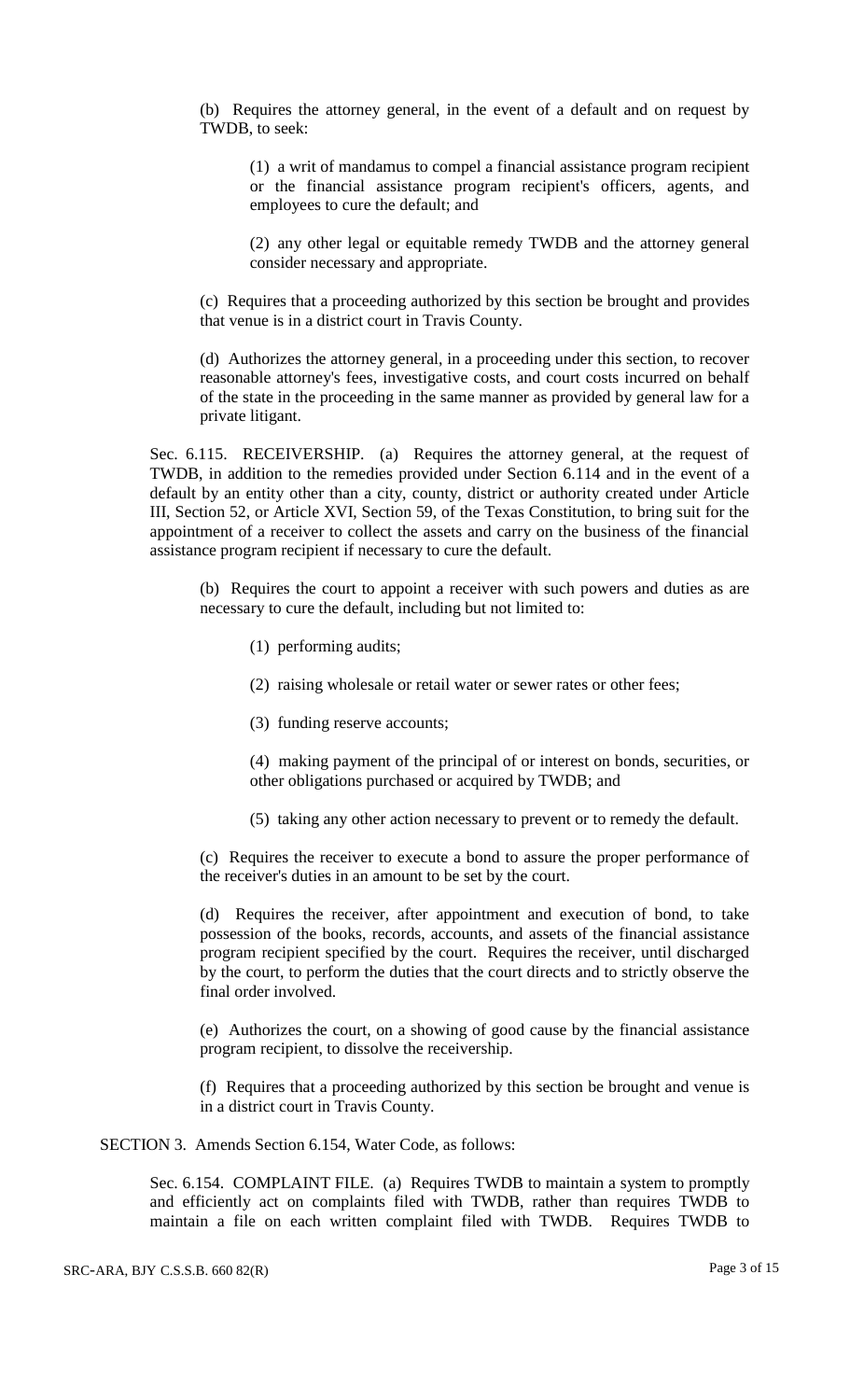maintain information about parties to the complaint, the subject matter of the complaint, a summary of the results of the review or investigation of the complaint, and its disposition.

Deletes existing text requiring that the file include the name of the person who filed the complaint, the date the complaint is received by TWDB, the name of each person contacted in relation to the complaint, and an explanation of the reason the file was closed, if the agency closed the file without taking action other than to investigate the complaint. Makes nonsubstantive changes.

(b) Requires TWDB to make information available describing its procedures for complaint investigation and resolution, rather than requires TWDB to provide to the person filing the complaint and to each person who is a subject of the complaint a copy of TWDB's policies and procedures relating to complaint investigation and resolution.

SECTION 4. Amends Section 6.155, Water Code, to require TWDB to periodically notify the complaint parties of the status of the complaint until final disposition, rather than requires TWDB, at least quarterly until final disposition of the complaint, to notify the person filing the complaint and each person who is a subject of the complaint of the status of the investigation unless the notice would jeopardize an undercover investigation.

SECTION 5. Amends Section 11.1271, Water Code, by amending Subsection (f) and adding Subsection (g), as follows:

(f) Requires the Texas Natural Resource Conservation Commission (TNRCC) to adopt rules:

(1) establishing criteria and deadlines for submission of water conservation plans, including any required amendments, and for submission of implementation reports; and

(2) requiring the uniform water use calculation system developed under Section 16.403 to be used in the water conservation plans required by this section.

(g) Requires that, at a minimum, rules adopted under Subsection (f)(2) require an entity to report the most detailed level of municipal water use data currently available to the entity. Prohibits TNRCC from adopting a rule that requires an entity to report municipal water use data that is more detailed than the entity's billing system is capable of producing.

SECTION 6. Amends Section 16.021, Water Code, by amending Subsections (c), (d), and (e) and adding Subsections (d-1) and (g), as follows:

(c) Requires the executive administrator of TWDB (executive administrator) to designate the director of the Texas Natural Resources Information System to serve as the state geographic information officer. Requires the state geographic information officer to:

(1) coordinate the acquisition and use of high-priority imagery and data sets;

(2) establish, support, and disseminate authoritative statewide geographic data sets;

(3) support geographic data needs of emergency management responders during emergencies;

(4) monitor trends in geographic information technology; and

(5) support public access to state geographic data and resources.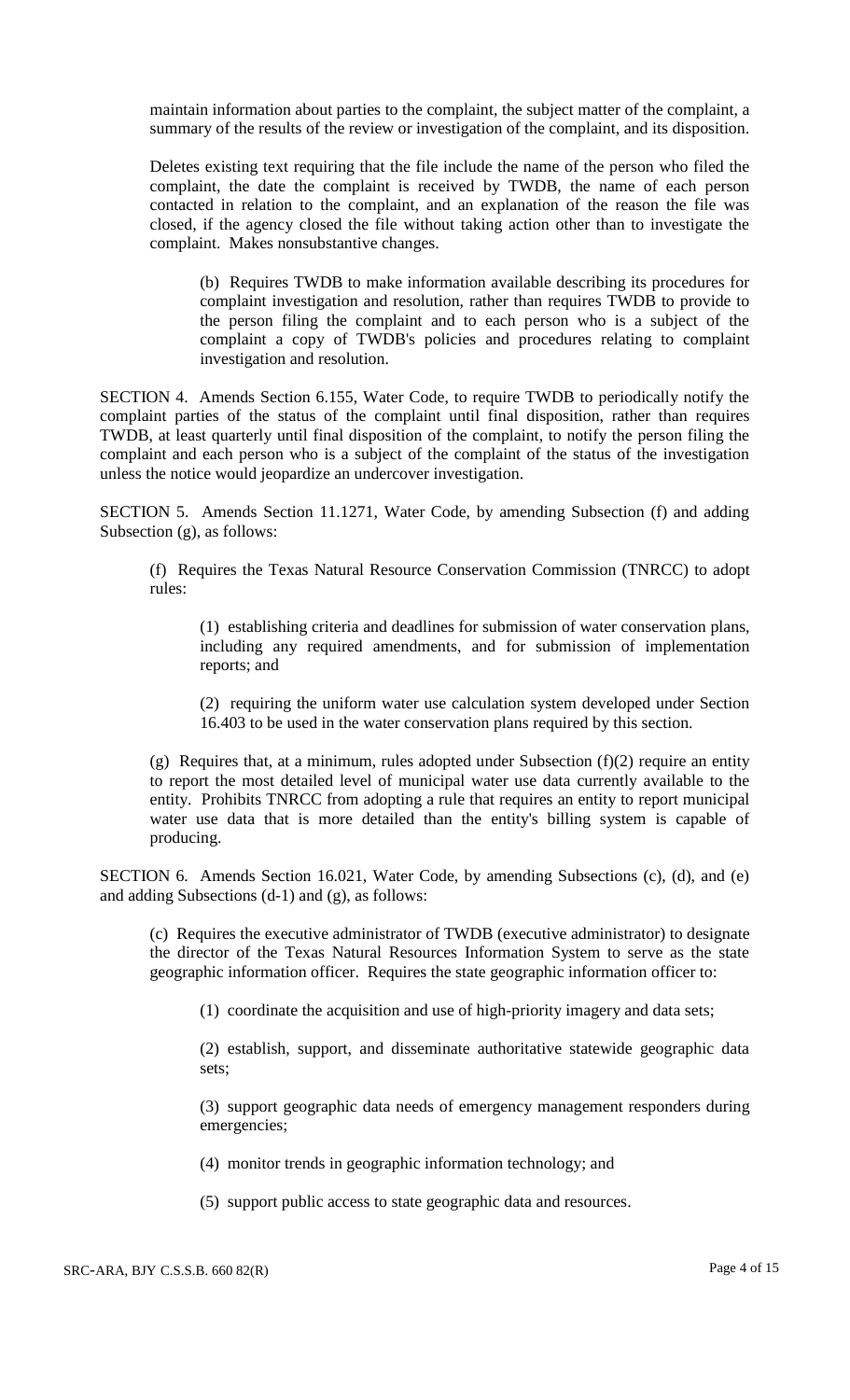Deletes existing text creating the Texas Geographic Information Council (TGIC) to provide strategic planning and coordination in the acquisition and use of geo-spatial data and related technologies in the State of Texas. Deletes existing text requiring the executive administrator and the executive director of the Department of Information Resources (DIR) to designate entities to be members of TGIC. Deletes existing text requiring the chief administrative officer of each member entity to select one representative to serve on the TGIC. Deletes existing text requiring that the duties of TGIC include providing guidance to the executive administrator in carrying out the executive administrator's duties under this section and guidance to DIR for development of rules related to statewide geo-spatial data and technology standards.

(d) Requires TWDB, not later than December 1, 2016, and before the end of each successive five-year period after that date, to submit to the governor, lieutenant governor, and speaker of the house of representatives a report that contains recommendations regarding:

(1) statewide geographic data acquisition needs and priorities, including updates on progress in maintaining the statewide digital base maps described by Subsection (e)(6) (requiring the executive administrator, under the guidance of TGIC, to coordinate, conduct, and facilitate the development, maintenance, and use of mutually compatible statewide digital base maps depicting natural resources and man-made features);

(2) policy initiatives to address the acquisition, use, storage, and sharing of geographic data across the state;

(3) funding needs to acquire data, implement technologies, or pursue statewide policy initiatives related to geographic data; and

(4) opportunities for new initiatives to improve the efficiency, effectiveness, or accessibility of state government operations through the use of geographic data.

Deletes existing text requiring member entities of the TGIC that are state agencies, and authorizing member entities that are not state agencies, to provide information to the TGIC about their investments in geographic information and plans for its use. Deletes existing text requiring the TGIC, not later than November 1 of each even-numbered year, to prepare and provide to TWDB, DIR, the governor, and the legislature a report that describes the progress made by each TGIC member entity toward achieving geographic information system goals and in implementing geographic information systems initiatives, and recommends additional initiatives to improve the state's geographic information systems programs.

(d-1) Requires TWDB to consult with stakeholders in preparing the report required by Subsection (d).

(e) Requires the executive administrator, rather than requires the executive administrator under the guidance of the TGIC, to:

(1) further develop the Texas Natural Resources Information System by promoting and providing for effective acquisition, archiving, documentation, indexing, and dissemination of natural resource and related digital and nondigital data and information;

(2) obtain information in response to disagreements regarding names and name spellings for natural and cultural features in the state and provide this information to the Board on Geographic Names of the United States Department of the Interior;

(3) make recommendations to the Board on Geographic Names of the United States Department of the Interior for naming any natural or cultural feature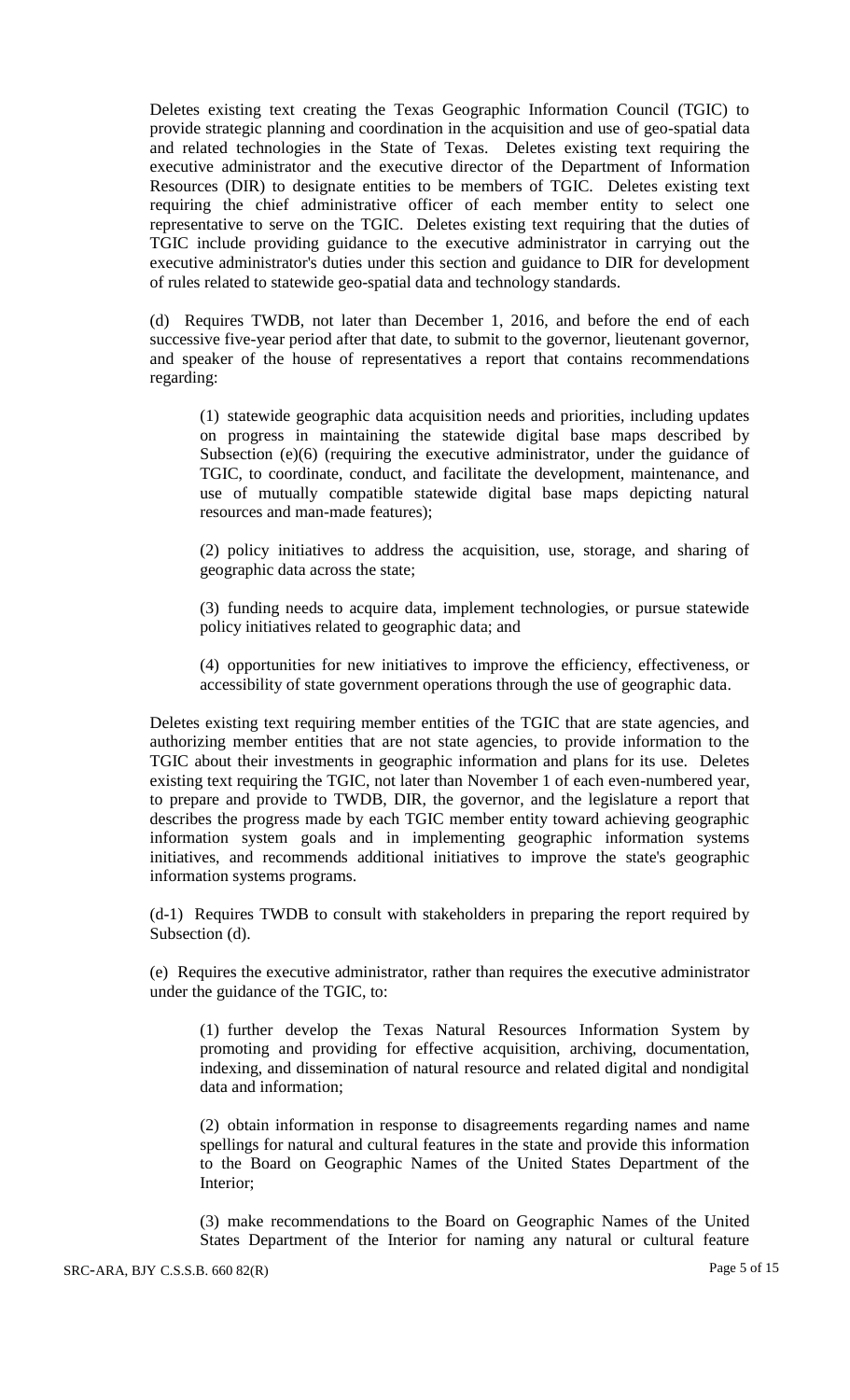subject to the limitations provided by Subsection (f) (prohibiting a recommendation from being made to the Board on Geographic Names of the United States Department of Interior for certain features);

(4) make recommendations to DIR to adopt and promote standards that facilitate sharing of digital natural resource data and related socioeconomic data among federal, state, and local governments and other interested parties;

(5) acquire and disseminate natural resource and related socioeconomic data describing the Texas-Mexico border region; and

(6) coordinate, conduct, and facilitate the development, maintenance, and use of mutually compatible statewide digital base maps depicting natural resources and man-made features.

(g) Authorizes TWDB to establish one or more advisory committees to assist TWDB or the executive administrator in implementing this section, including by providing information in connection with the preparation of the report required by Subsection (d). Requires TWDB, in appointing members to an advisory committee, to consider including representatives of: state agencies that are major users of geographic data, federal agencies, local governments, and DIR.

SECTION 7. Amends Section 16.023(b), Water Code, as follows:

(b) Authorizes the strategic mapping account in the general revenue fund to be appropriated only to TWDB to, among other purposes, administer, implement, and operate other programs of the Texas Natural Resources Information System, including the production, storage, and distribution of other digital base maps, as determined by the executive administrator, rather than as determined by the executive administrator or a state agency that is a member of TGIC.

SECTION 8. Amends Section 16.051, Water Code, by adding Subsections (a-1) and (a-2), as follows:

(a-1) Requires that the state water plan include:

(1) an evaluation of the state's progress in meeting future water needs, including an evaluation of the extent to which water management strategies and projects implemented after the adoption of the preceding state water plan have affected that progress; and

(2) an analysis of the number of projects included in the preceding state water plan that received financial assistance from TWDB.

(a-2) Authorizes TWDB, to assist TWDB in evaluating the state's progress in meeting future water needs, to obtain implementation data from the regional water planning groups.

SECTION 9. Amends Sections 16.053(c) and (e), Water Code, as follows:

(c) Requires, in addition, the groundwater conservation districts located in each management area, as defined by Section 36.001 (Definitions), located in the regional water planning area to appoint one representative of a groundwater conservation district located in the management area and in the regional water planning area to serve on the regional water planning group.

(e) Requires each regional water planning group to submit to TWDB a regional water plan that meets certain conditions, including that it is consistent with the desired future conditions adopted under Section 36.108 for the relevant aquifers located in the regional water planning area as of the date TWDB most recently adopted a state water plan under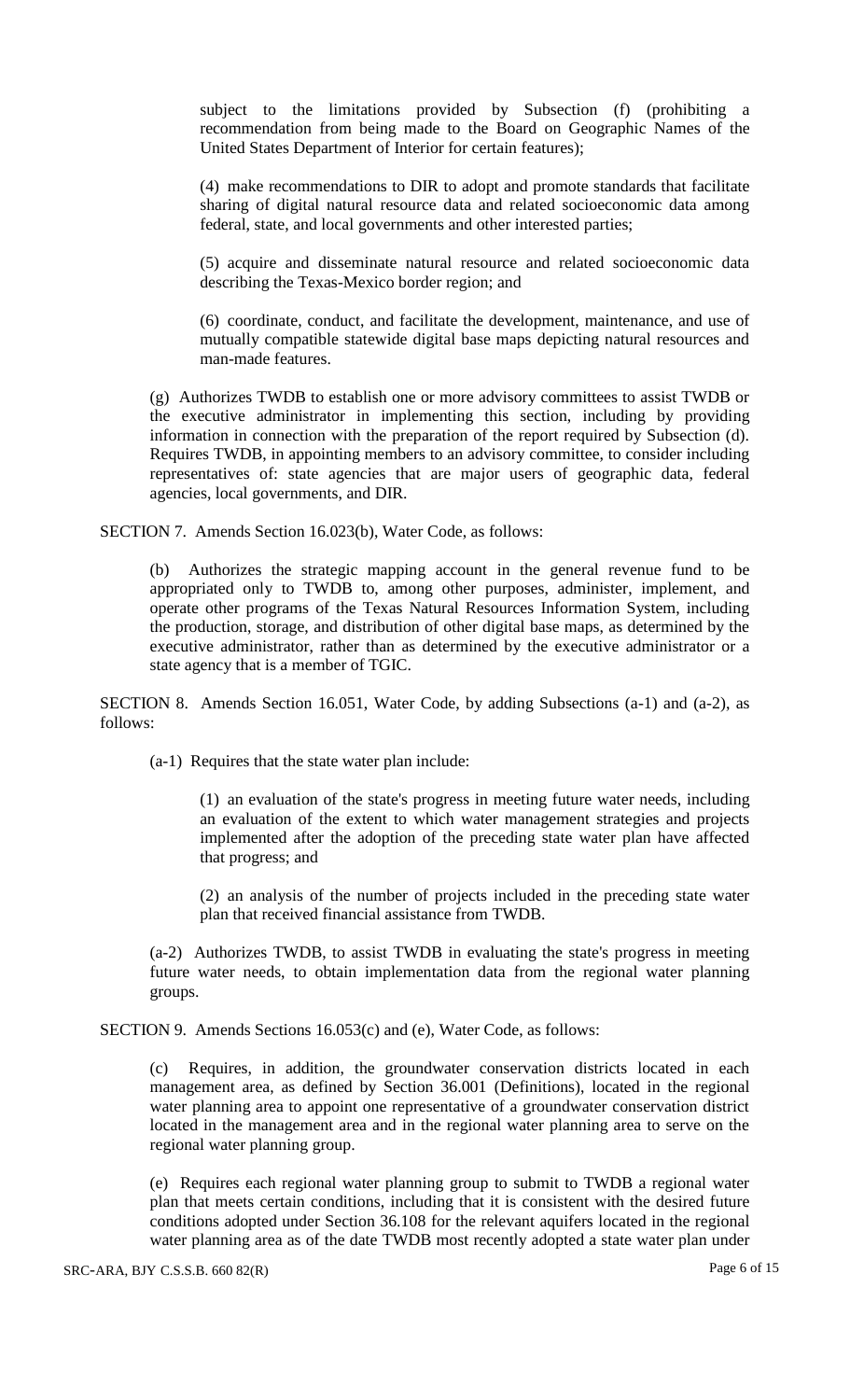Section 16.051 or, at the option of the regional water planning group, established subsequent to the adoption of the most recent plan.

SECTION 10. Amends Section 16.402, Water Code, by amending Subsection (e) and adding Subsection (f), as follows:

(e) Requires TWDB and TNRCC jointly to adopt rules:

(1) identifying the minimum requirements and submission deadlines for the annual reports required by Subsection (b) (requiring each entity that is required to submit a water conservation plan to the executive administrator, TWDB, or TNRCC under this code to report annually to the executive administrator on the entity's progress in implementing the plan);

(2) requiring the uniform water use calculation system developed under Section 16.403 to be used in the reports required by Subsection (b); and

(3) providing for the enforcement of this section and rules adopted under this section.

Makes nonsubstantive changes.

(f) Requires that rules adopted under Subsection (e)(2), at a minimum, require an entity to report the most detailed level of municipal water use data currently available to the entity. Prohibits TWDB and TNRCC from adopting a rule that requires an entity to report municipal water use data that is more detailed than the entity's billing system is capable of producing.

SECTION 11. Amends Subchapter K, Chapter 16, Water Code, by adding Section 16.403, as follows:

Sec. 16.403. UNIFORM WATER USE CALCULATION SYSTEM. Requires TWDB and TNRCC, in consultation with the Water Conservation Advisory Council, to develop a uniform system for calculating municipal water use in gallons per capita per day to be used by each entity required to submit a water conservation plan to TWDB or TNRCC under this code.

SECTION 12. Amends Section 17.003, Water Code, by adding Subsections (c), (d), (e), and (f), as follows:

(c) Provides that water financial assistance bonds that have been authorized but have not been issued are not considered to be state debt payable from the general revenue fund for purposes of Section 49-j (Limit on State Debt Payable from General Revenue Fund), Article III, Texas Constitution, until the legislature makes an appropriation from the general revenue fund to TWDB to pay the debt service on the bonds.

(d) Requires the executive administrator, in requesting approval for the issuance of bonds under this chapter, to certify to the Texas Bond Review Board (BRB) the debt service on the bonds that is reasonably expected to be paid from the general revenues of the state, and revenue sources other than the general revenues of the state.

(e) Requires BRB to determine the portion of the debt service on bonds to be issued by TWDB under this chapter that is state debt payable from the general revenues of the state, in accordance with the findings made by BRB in the resolution authorizing the issuance of the bonds and the certification provided by the executive administrator under Subsection (d).

(f) Requires that bonds issued under this chapter that are designed to be paid from the general revenues of the state cease to be considered bonds payable from those revenues if: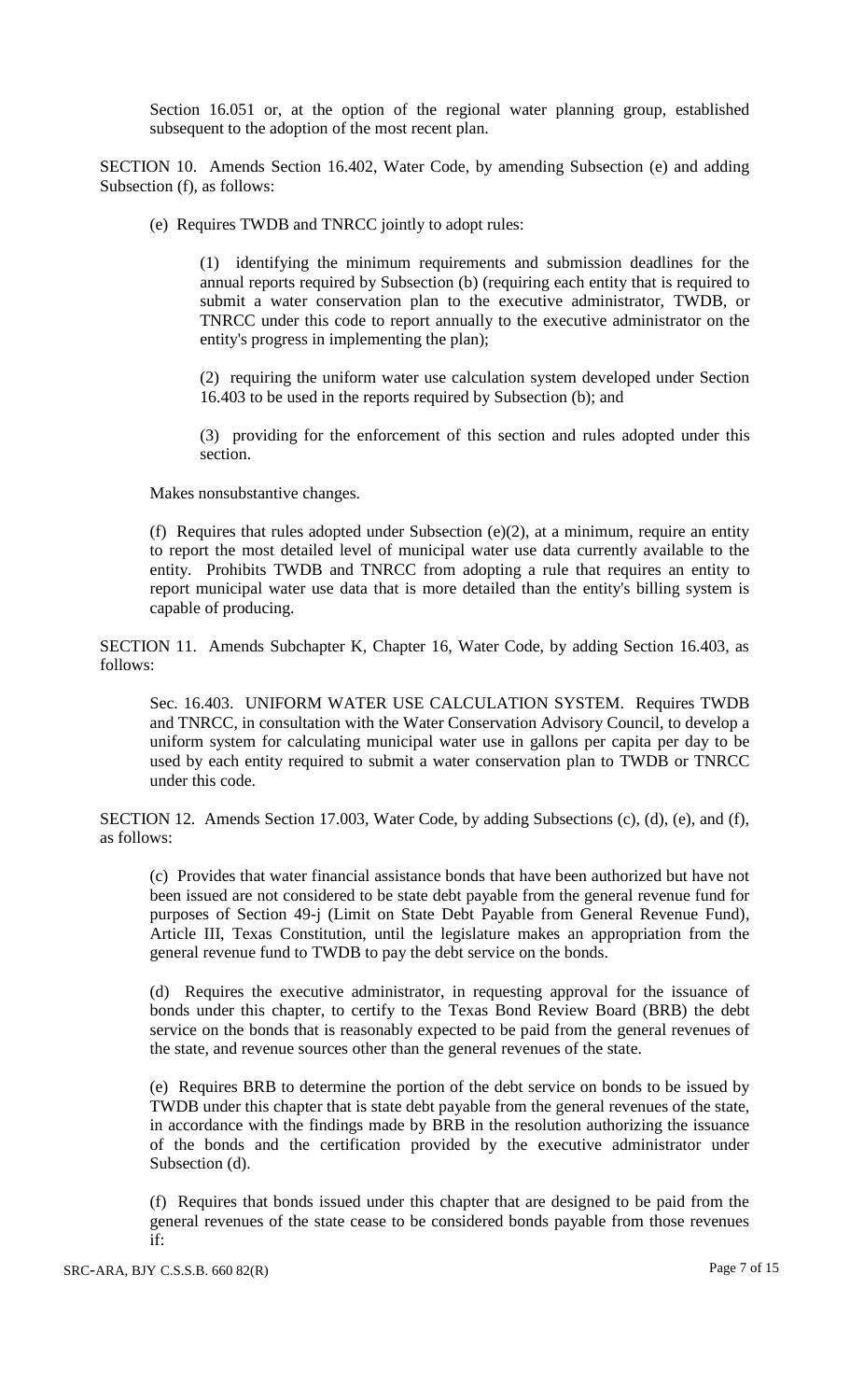(1) the bonds are backed by insurance or another form of guarantee that ensures payment from a source other than the general revenues of the state; or

(2) TWDB demonstrates to the satisfaction of BRB that the bonds no longer require payment from the general revenues of the state and BRB so certifies to the Legislative Budget Board.

SECTION 13. Amends Section 36.001, Water Code, by adding Subdivision (30), to define "desired future condition."

SECTION 14. Amends Section 36.063, Water Code, as follows:

Sec. 36.063. NOTICE OF MEETINGS. (a) Requires that notice of meetings of TWDB, except as provided by Subsections (b) and (c), be given as set forth in the Open Meetings Act, Chapter 551 (Open Meetings), Government Code. Requires that neither failure to provide notice of a regular meeting nor an insubstantial defect in notice of any meeting affect the validity of any action taken at the meeting. Makes a nonsubstantive change.

(b) Requires TWDB, at least 10 days before any meeting or hearing at which TWDB will consider or take public comments on the desired future condition for an aquifer, including a joint planning meeting under Section 36.108 attended by a district representative, to post notice that includes:

(1) the proposed desired future condition or conditions and a list of any other agenda items;

(2) the date, time, and location of the meeting or hearing;

(3) the name, telephone number, and address of the person to whom questions or requests for additional information may be submitted;

(4) the names of the other districts in the district's management area; and

(5) information on how the public may submit comments.

(c) Requires that notice of a meeting or hearing described by Subsection (b) be posted:

(1) in the district office;

(2) in the county courthouse of each county located wholly or partly in the district;

(3) with the secretary of state; and

(4) on the district's Internet website, if the district has an Internet website.

(d) Authorizes TWDB by rule to adopt additional notice provisions for a meeting described by Subsection (b) to ensure reasonable notice to and comment from affected stakeholders such as landowners, permit holders, local officials, and other members of the public.

SECTION 15. Amends Sections 36.1071(a) and (e), Water Code, as follows:

(a) Requires any district or authority created under Section 52 (Counties, Cities or Other Political Corporations or Subdivisions; Lending Credit; Grants; Bonds), Article III, or Section 59 (Conservation and Development of Natural Resources and Parks and Recreational Facilities; Conservation and Reclamation Districts), Article XVI, Texas Constitution, that has the authority to regulate the spacing of water wells, the production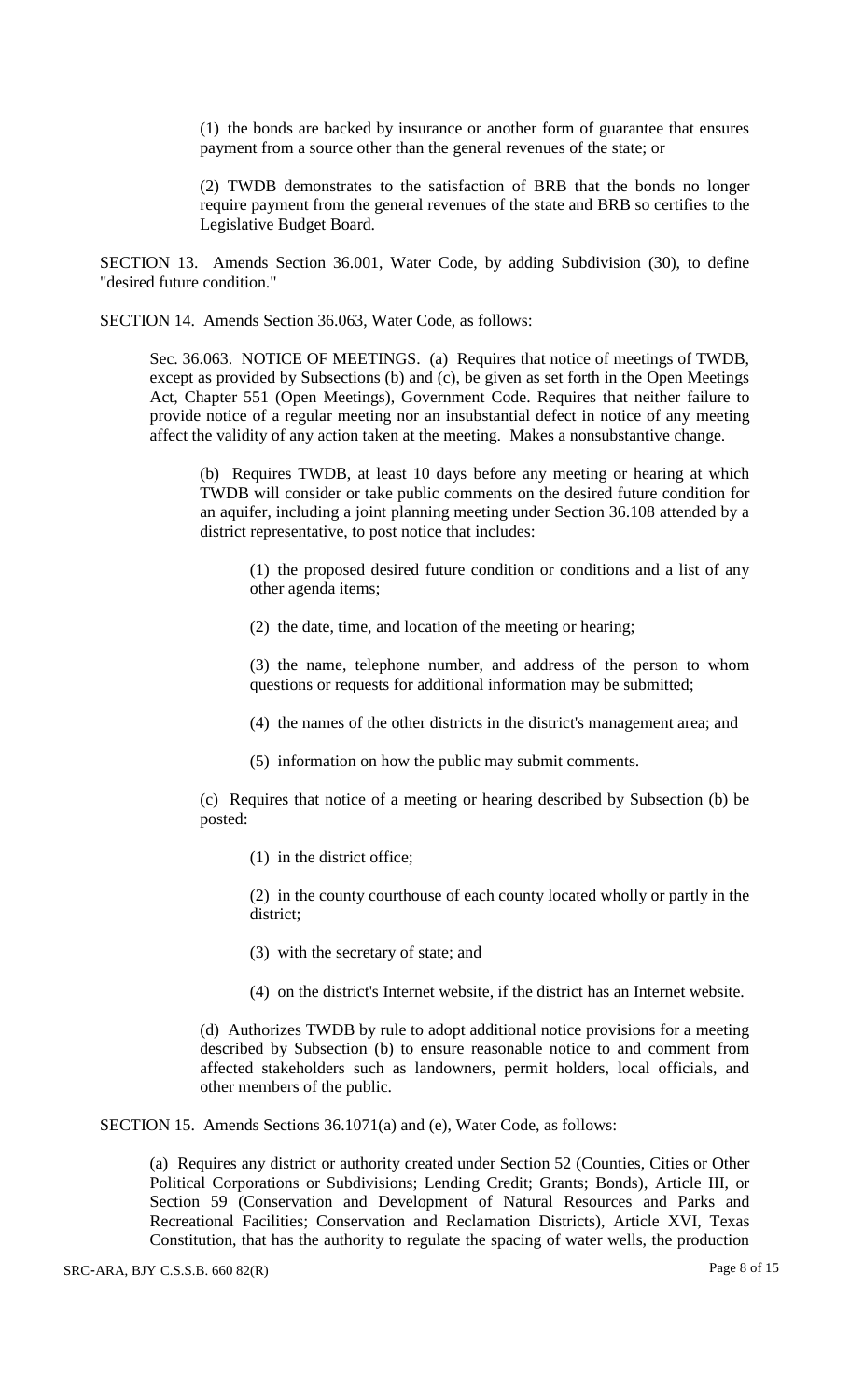from water wells, or both (district), following notice and hearing, in coordination with surface water management entities on a regional basis, to develop a comprehensive management plan which addresses certain management goals, as applicable, including addressing the desired future conditions adopted by the district under Section 36.108, rather than addressing in a quantitative manner the desired future conditions of the groundwater resources.

(e) Requires a district, in the management plan described under Subsection (a), to:

(1) identify the performance standards and management objectives under which the district will operate to achieve the management goals identified under Subsection (a);

(2) specify, in as much detail as possible, the actions, procedures, performance, and avoidance that are or may be necessary to affect the plan, including specifications and proposed rules;

(3) include estimates of the following:

(A) managed available groundwater in the district based on the desired future condition adopted by rule, rather than established, under Section 36.108;

(B) the amount of groundwater being used within the district on an annual basis;

(C) the annual amount of recharge from precipitation, if any, to the groundwater resources within the district;

(D) for each aquifer, the annual volume of water that discharges from the aquifer to springs and any surface water bodies, including lakes, streams, and rivers;

(E) the annual volume of flow into and out of the district within each aquifer and between aquifers in the district, if a groundwater availability model is available;

(F) the projected surface water supply in the district according to the most recently adopted state water plan; and

(G) the projected total demand for water in the district according to the most recently adopted state water plan; and

(4) consider the water supply needs and water management strategies included in the adopted state water plan.

SECTION 16. Amends Subchapter D, Chapter 36, Water Code, by amending Section 36.108 and adding Sections 36.1081, 36.1082, 36.1083, 36.1084, and 36.1085, as follows:

Sec. 36.108. JOINT PLANNING IN MANAGEMENT AREA. (a) Defines, in this section, "district representative." Makes nonsubstantive changes.

(b) Makes no changes to this subsection.

(c) Requires the district representatives, rather than the presiding officer, or the presiding officer's designee, of each district located in whole or in part of the management area, to meet at least annually to conduct joint planning with the other districts in the management area and to review the management plans, the accomplishments of the management area, and proposals to adopt new or amend existing desired future conditions, rather than to review management plans and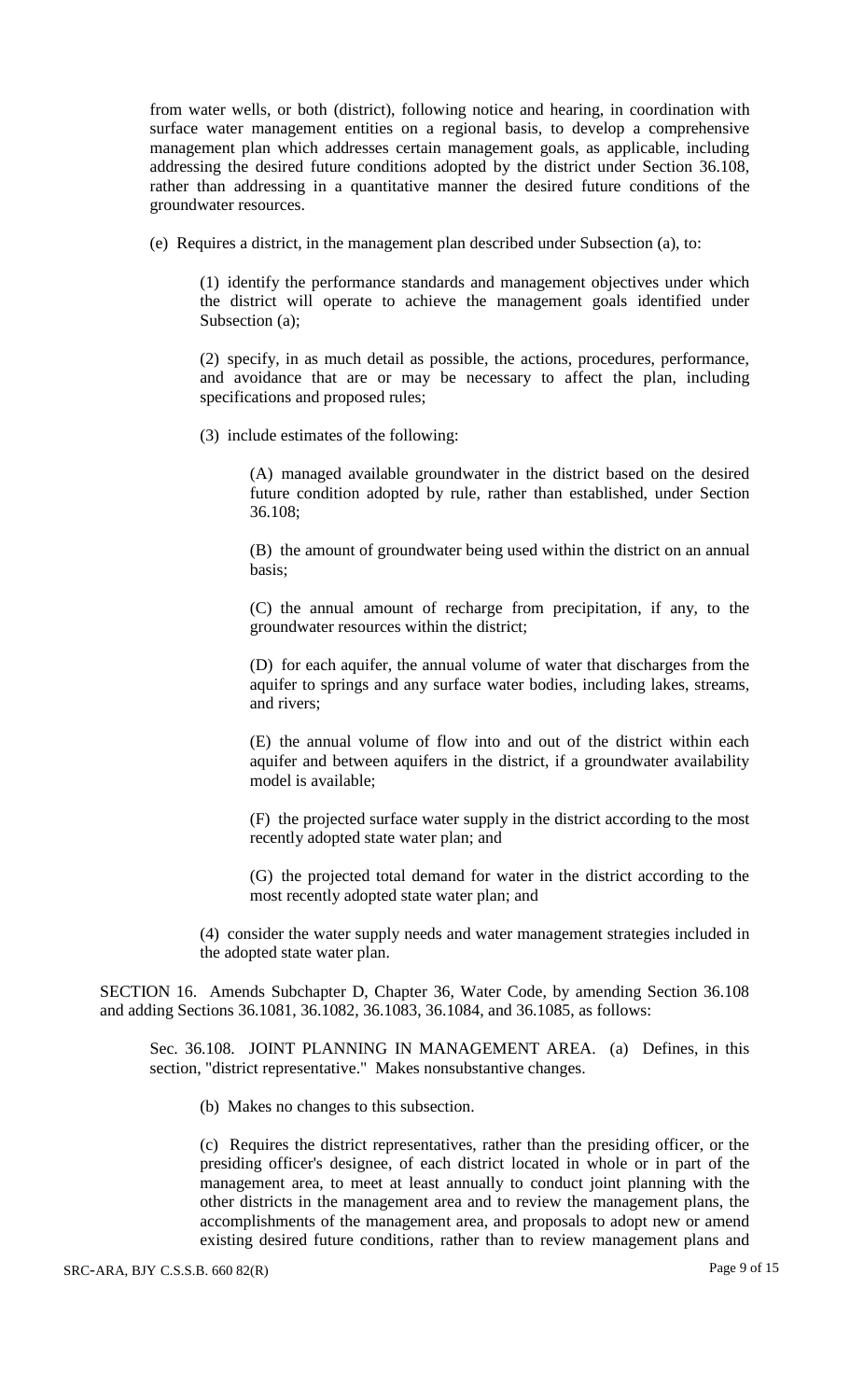accomplishments for the management area. Requires the districts, in reviewing management plans, to consider certain factors.

(d) Requires the districts, not later than September 1, 2010, and every five years thereafter, to consider groundwater availability models and other data or information for the management area and to propose for adoption, rather than to establish, desired future conditions for the relevant aquifers within the management area. Requires the districts, before voting on the proposed desired future conditions of the aquifers under Subsection (d-2), rather than in establishing the desired future conditions of the aquifers under this section, to consider:

(1) aquifer uses or conditions within the management area, including conditions that differ substantially from one geographic area to another;

(2) the water supply needs and water management strategies included in the state water plan;

(3) hydrological conditions, including for each aquifer in the management area the total estimated recoverable storage as provided by the executive administrator, and the average annual recharge, inflows, and discharge;

(4) other environmental impacts, including impacts on spring flow and other interactions between groundwater and surface water;

(5) the impact on subsidence;

(6) socioeconomic impacts reasonably expected to occur;

(7) the impact on the interests and rights in private property, including ownership and the rights of management area landowners and their lessees and assigns in groundwater as recognized under Section 36.002 (Ownership of Groundwater);

(8) whether the desired future conditions are physically possible; and

(9) any other information relevant to the specific desired future conditions, rather than uses or conditions of an aquifer within the management area that differ substantially from one geographic area to another.

(d-1) Creates this subsection from existing text. Authorizes the districts to establish different desired future conditions for:

(1) each aquifer, subdivision of an aquifer, or geologic strata located in whole or in part within the boundaries of the management area; or

(2) each geographic area overlying an aquifer in whole or in part or subdivision of an aquifer within the boundaries of the management area.

(d-2) Redesignates existing Subsection (d-1) as Subsection (d-2). Requires that the desired future conditions proposed under Subsection (d) be approved by a two-thirds vote of all the district representatives for distribution to the districts in the management area. Provides that a 30-day period for public comments begins on the day the proposed desired future conditions are mailed to the district. Requires each district, during the public comment period and after posting notice as required by Section 36.063, to hold a public hearing on the proposed desired future conditions relevant to that district. Requires the district, during the public comment period, to make available in its office a copy of the proposed desired future conditions and any supporting materials, such as the documentation of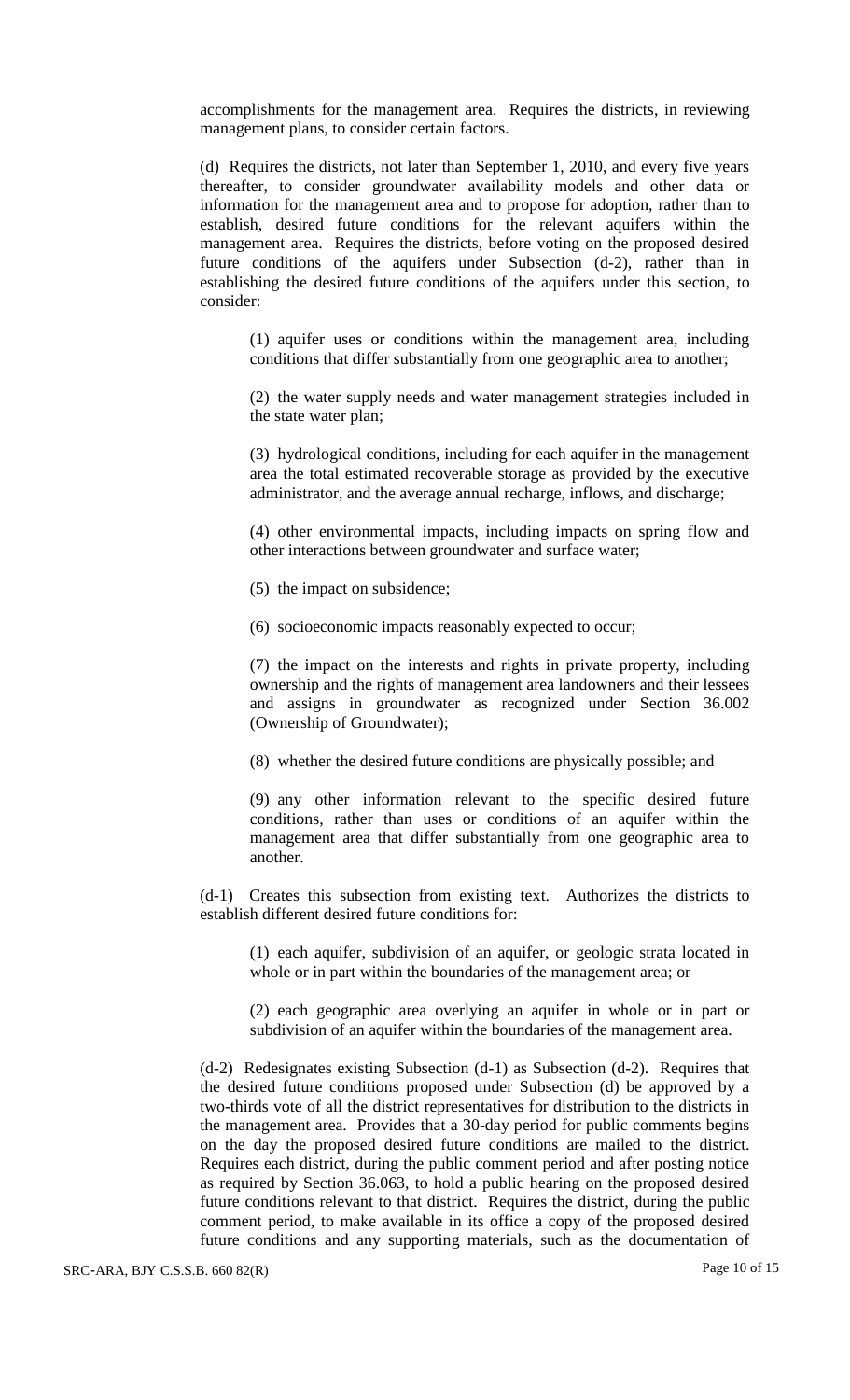factors considered under Subsection (d) and groundwater availability model run results. Requires the district, after the public hearing, to prepare for consideration at the next joint planning meeting a district report that includes comments received, suggested revisions to the proposed desired future conditions, and the basis for the revisions.

Deletes existing text requiring that the desired future conditions established under Subsection (d) be adopted by a two-thirds vote of the district representatives present at a meeting at which at least two-thirds of the districts located in whole or in part in the management area have a voting representative in attendance, and for which all districts located in whole or in part in the management area provide public notice in accordance with Chapter 551, Government Code.

Deletes existing Subsection (d-2) requiring each district in the management area to ensure that its management plan contains goals and objectives consistent with achieving the desired future conditions of the relevant aquifers as adopted during the joint planning process.

(d-3) Requires the district representatives, after the districts have submitted their district reports under Subsection (d-2), to reconvene to review the reports, consider any district's suggested revisions to the proposed desired future conditions, and finally adopt the desired future conditions for the management area. Requires that the desired future conditions be adopted as a resolution by a two-thirds vote of all the district representatives. Requires the district representatives to produce a desired future conditions explanatory report for the management area and submit to TWDB and each district in the management area proof that notice was posted for the adoption meeting, a copy of the resolution, and a copy of the explanatory report. Requires that the report:

(1) identify each desired future condition;

(2) provide the policy and technical justifications for each desired future condition;

(3) include documentation that the factors under Subsection (d) were considered by the districts and a discussion of how the adopted desired future conditions impact each factor;

(4) list other desired future condition options considered and the reasons why those options were not adopted; and

(5) discuss reasons why recommendations made by advisory committees and public comments received by the districts were or were not incorporated into the desired future conditions.

(d-4) Requires the district by rule, as soon as possible after a district receives the desired future conditions resolution and explanatory report under Subsection (d-3), to adopt the desired future conditions in the resolution and report that apply to the district.

(d-5) Authorizes a district's adoption of a desired future condition to appeal in district court in the manner provided under Subchapter H for a challenge to a district rule.

(e) Requires that a joint meeting under this section, except as provided by this section, be held in accordance with Chapter 551, Government Code. Requires each district to comply with Chapter 552 (Public Information), Government Code. Requires each district in the management area to post uniform notice of the meeting in accordance with Section 36.063, rather than requiring notice of the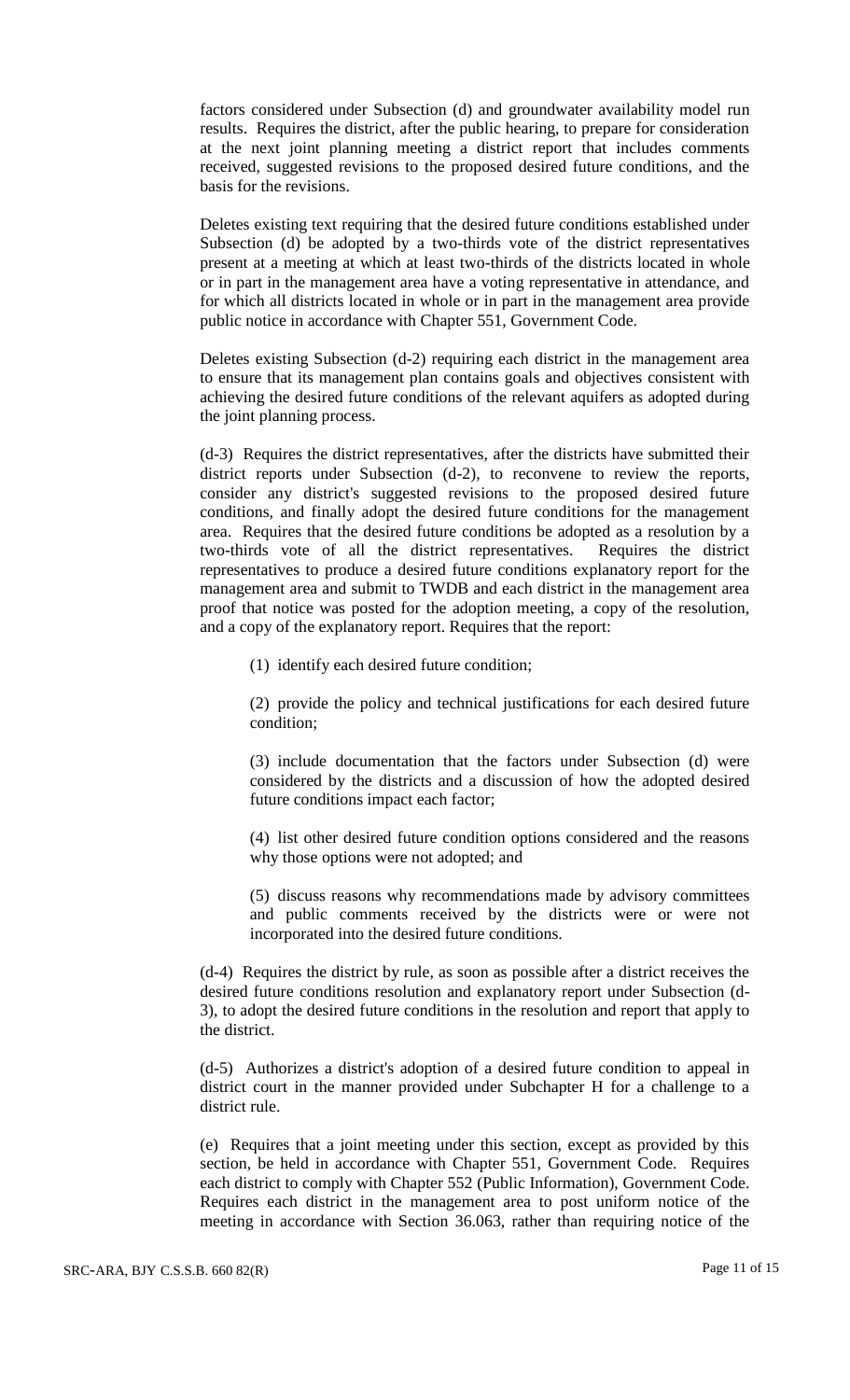meeting to be given in accordance with the requirements for notice of district board of directors meetings under that Act.

Sec. 36.1081. TECHNICAL STAFF AND SUBCOMMITTEES FOR JOINT PLANNING. (a) Requires TNRCC and TWDB, on request, to make technical staff available to serve in a nonvoting advisory capacity to assist with the development of desired future conditions during the joint planning process under Section 36.108.

(b) Authorizes the district representatives, during the joint planning process under Section 36.108, to appoint and convene nonvoting advisory subcommittees who represent social, governmental, environmental, or economic interests to assist in the development of desired future conditions.

Sec. 36.1082. PETITION FOR INQUIRY. (a) Defines, in this section, "affected person."

(b) Redesignates existing Subsection (f) as Subsection (b). Authorizes an affected person to file a petition with TNRCC requesting an inquiry for any of the following reasons, rather than authorizes a district or person with a legally defined interest in the groundwater within the management area to file a petition with TNRCC commission requesting an inquiry:

(1) a district fails to submit its management plan to the executive administrator;

(2) a district fails to participate in the joint planning process under Section 36.108, rather than if a district or district refused to join in the planning process;

(3) a district fails to adopt rules;

(4) a district fails to adopt the applicable desired future conditions adopted by the management area at a joint meeting;

(5) a district fails to update its management plan before the second anniversary of the adoption of desired future conditions by the management area;

(6) a district fails to update its rules to implement the applicable desired future conditions before the first anniversary of the date it updated its management plan with the adopted desired future conditions;

(7) the rules adopted by a district are not designed to achieve the desired future conditions adopted by the management area during the joint planning process, rather than the rules adopted by a district are not designed to achieve the desired future condition of the groundwater resources in the groundwater management area established during the joint planning process;

(8) the groundwater in the management area is not adequately protected by the rules adopted by a district; or

(9) the groundwater in the management area is not adequately protected due to the failure of a district to enforce substantial compliance with its rules.

Deletes existing text relating to the process failing to result in adequate planning, including the establishment of reasonable future desired conditions of the aquifers, and the petition providing evidence that a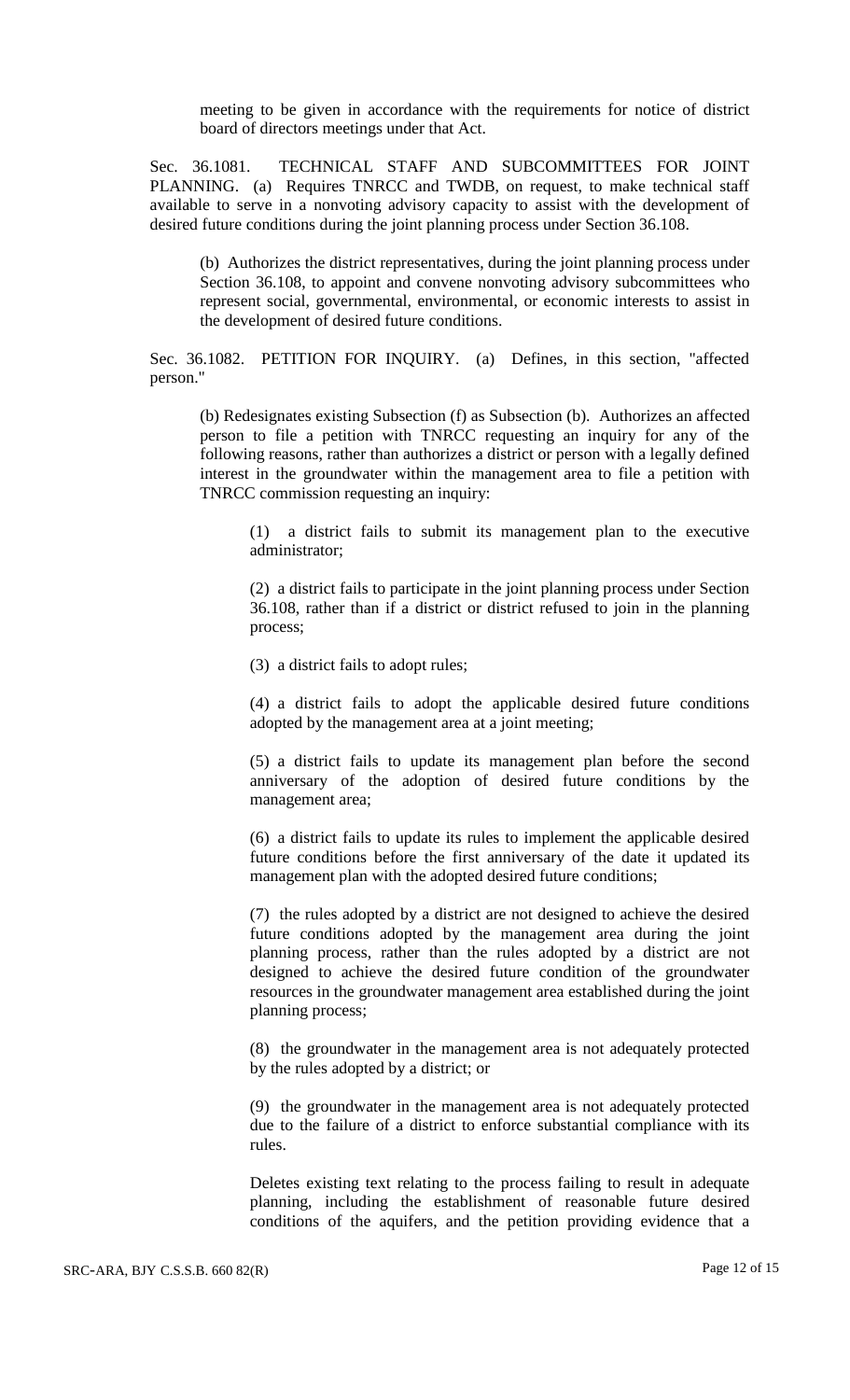district in the groundwater management area has failed to adopt rules. Makes conforming and nonsubstantive changes.

(c) Redesignates existing Subsection (g) as Subsection (c). Requires TNRCC, not later than the 90th day after the date the petition is filed, to review the petition and either dismiss the petition if TNRCC finds that the evidence is not adequate to show that any of the conditions alleged in the petition exist, or select a review panel as provided in Subsection (d), rather than Subsection (h).

(d) Redesignates existing Subsection (h) as Subsection (d). Makes conforming changes.

(e) Redesignates existing Subsection (i) as Subsection (e). Makes a conforming change.

(f) Redesignates existing Subsection (j) as Subsection (f). Makes no further changes.

(g) Redesignates existing Subsection (k) as Subsection (g). Makes no further changes.

Sec. 36.1083. MANAGED AVAILABLE GROUNDWATER. Requires TWDB to require the districts in a management area to submit the desired future conditions resolution adopted under Section 36.108, proof that notice was posted for the adoption meeting, and the desired future conditions explanatory report to the executive administrator. Requires the executive administrator to provide each district and regional water planning group located wholly or partly in the management area with the managed available groundwater in the management area based upon those desired future conditions, rather than the desired future condition of the groundwater resources established under this section.

Deletes existing Subsection (l) authorizing a person with a legally defined interest in the groundwater in the groundwater management area, a district in or adjacent to the groundwater management area, or a regional water planning group for a region in the groundwater management area to file a petition with TWDB appealing the approval of the desired future conditions of the groundwater resources established under this section. Deletes existing text requiring that the petition provide evidence that the districts did not establish a reasonable desired future condition of the groundwater resources in the groundwater management area.

Deletes existing Subsection (m) requiring TWDB to review the petition and any evidence relevant to the petition. Deletes existing text requiring TWDB to hold at least one hearing at a central location in the management area to take testimony on the petition. Deletes existing text authorizing TWDB to delegate responsibility for a hearing to the executive administrator or to a person designated by the executive administrator. Deletes existing text requiring TWDB, if TWDB finds that the conditions require revision, to submit a report to the districts that includes a list of finds and recommended revisions to the desired future conditions of the groundwater resources.

Deletes existing Subsection (n) requiring the district to prepare a revised plan in accordance with TWDB recommendations and hold, after notice, at least one public hearing at a central location in the groundwater management area. Deletes existing text required the districts, after consideration of all public and TWDB comments, to revise the conditions and submit the conditions to TWDB for review.

Sec. 36.1084. MANAGEMENT PLAN GOALS AND OBJECTIVES. Requires each district in the management area to ensure that its management plan contains goals and objectives consistent with achieving the desired future conditions of the relevant aquifers as adopted during the joint planning process.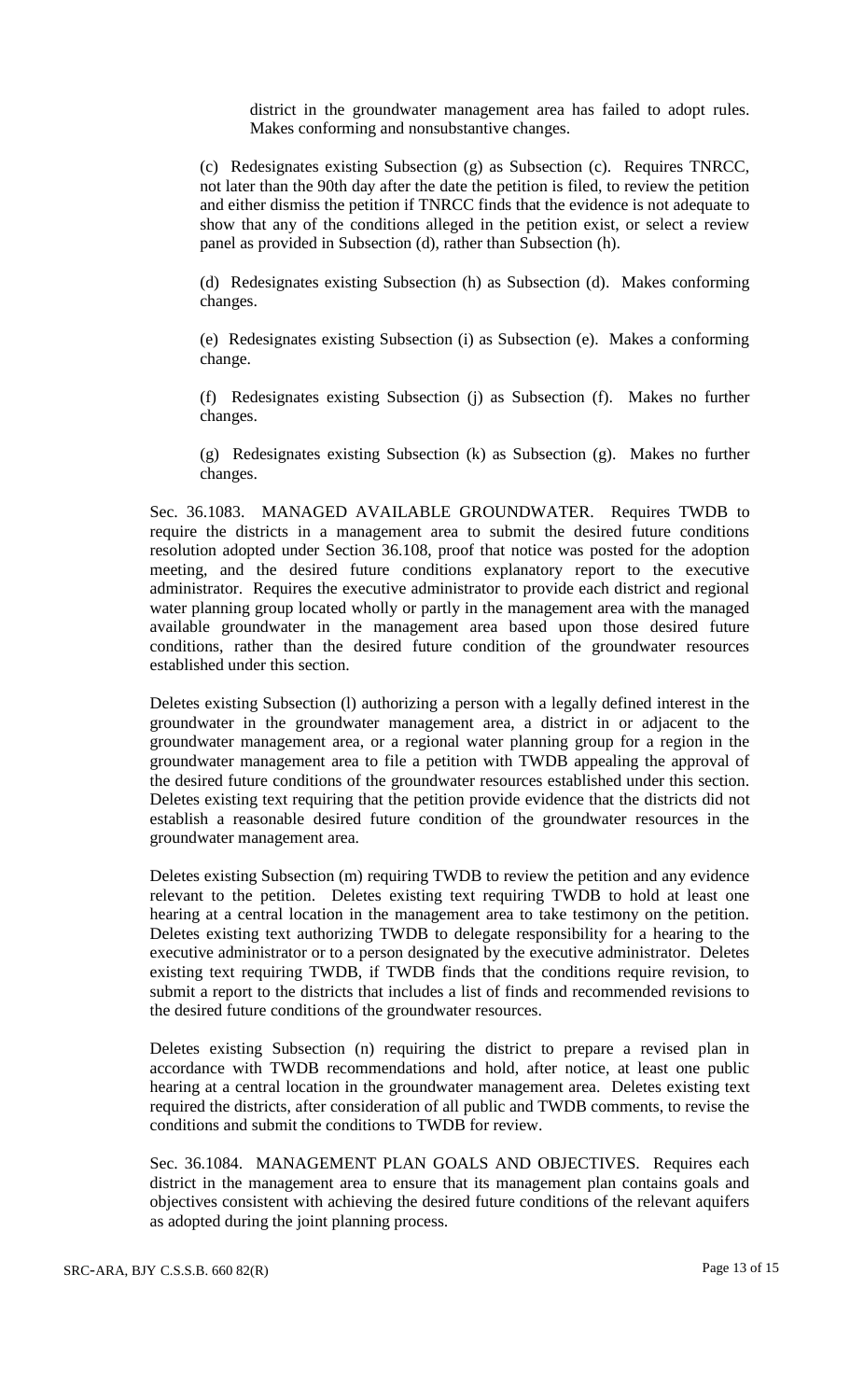Sec. 36.1085. JOINT EFFORTS BY DISTRICTS IN A MANAGEMENT AREA. Creates this section from existing Section 36.108(p). Makes a conforming change.

SECTION 17. Amends Section 36.3011, Water Code, as follows:

Sec. 36.3011. New heading: COMMISSION ACTION REGARDING DISTRICT DUTIES. Requires the executive director of TNRCC (executive director), not later than the 45th day after receiving the review panel's report under Section 36.1082, rather than Section 36.108, to take action to implement any or all of the panel's recommendations. Authorizes TNRCC to take any action against a district it considers necessary in accordance with Section 36.303 (Action by Commission) if TNRCC finds that:

(1) the district has failed to submit its management plan to the executive administrator;

(2) the district has failed to participate in the joint planning process under Section 36.108;

(3) the district has failed to adopt rules;

(4) the district has failed to adopt the applicable desired future conditions adopted by the management area at a joint meeting;

(5) the district has failed to update its management plan before the second anniversary of the adoption of desired future conditions by the management area;

(6) the district has failed to update its rules to implement the applicable desired future conditions before the first anniversary of the date it updated its management plan with the adopted desired future conditions;

(7) the rules adopted by the district are not designed to achieve the desired future conditions adopted by the management area during the joint planning process, rather than the rules adopted by the district are not designed to achieve the desired future condition of the groundwater resources in the groundwater management area;

(8) the groundwater in the management area is not adequately protected by the rules adopted by the district; or

(9) the groundwater in the management area is not adequately protected because of the district's failure to enforce substantial compliance with its rules.

Makes nonsubstantive changes.

SECTION 18. Requires groundwater conservation districts, as soon as practicable after the effective date of this Act, to appoint initial representatives to regional water planning groups as required by Section 16.053(c), Water Code, as amended by this Act.

SECTION 19. (1) Requires the Texas Commission on Environmental Quality (TCEQ), not later than January 1, 2013, to adopt rules under Section 11.1271(f), Water Code, as amended by this Act;

(2) Requires TWDB and TCEQ jointly, not later than January 1, 2013, to adopt rules under Section 16.402(e), Water Code, as amended by this Act; and

(3) Requires TWDB and TCEQ, not later than January 1, 2013, in consultation with the Water Conservation Advisory Council, to develop the water use calculation system required by Section 16.403, Water Code, as added by this Act.